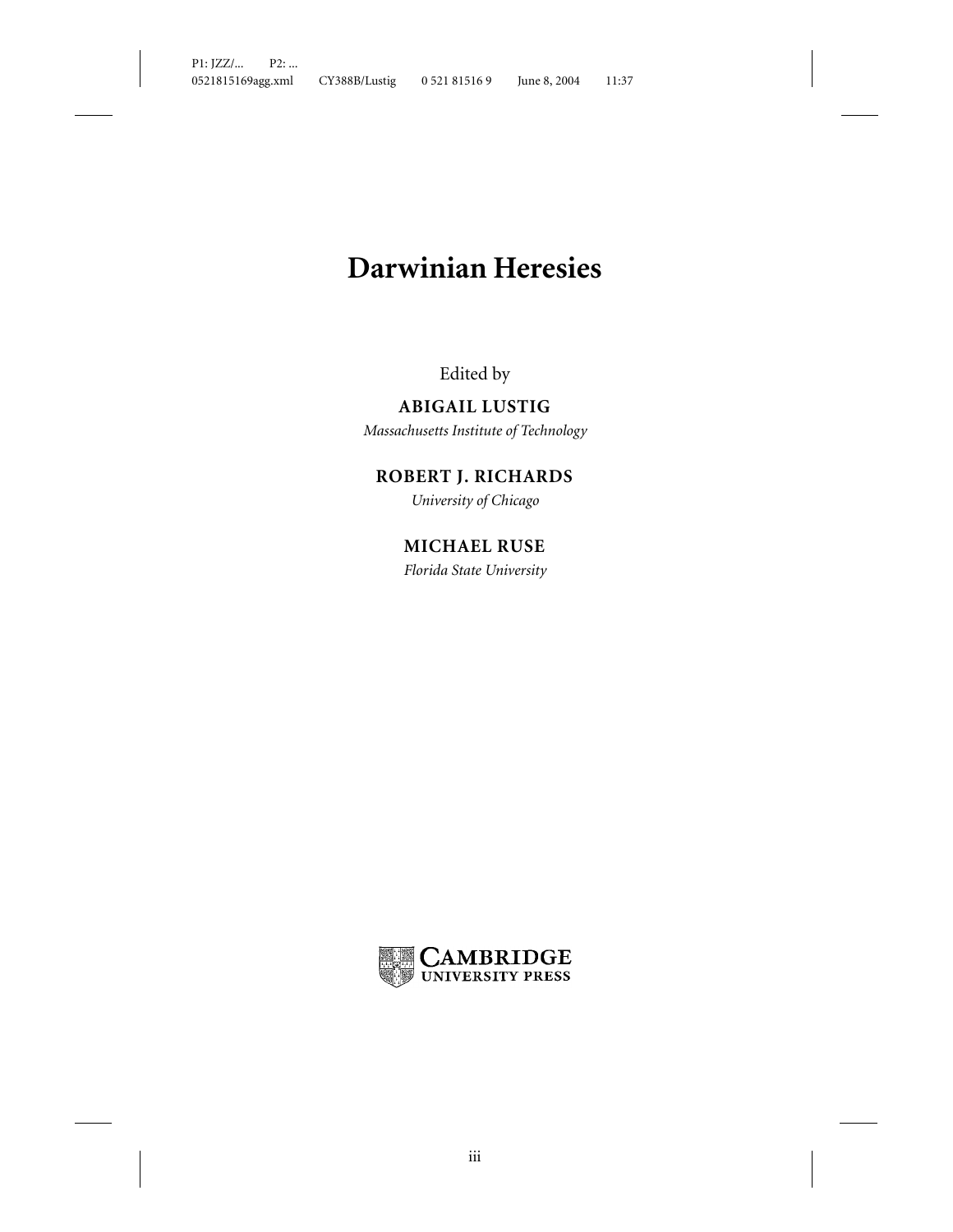published by the press syndicate of the university of cambridge The Pitt Building, Trumpington Street, Cambridge, United Kingdom

> cambridge university press The Edinburgh Building, Cambridge CB2 2RU, UK 40 West 20th Street, New York, NY 10011-4211, USA 477 Williamstown Road, Port Melbourne, VIC 3207, Australia Ruiz de Alarcón 13, 28014 Madrid, Spain Dock House, The Waterfront, Cape Town 8001, South Africa

> > http://www.cambridge.org

-<sup>C</sup> Cambridge University Press 2004

This book is in copyright. Subject to statutory exception and to the provisions of relevant collective licensing agreements, no reproduction of any part may take place without the written permission of Cambridge University Press.

First published 2004

Printed in the United States of America

*Typeface* Minion 10.25/13 pt.  $System$  EI<sub>F</sub>X 2<sub>ε</sub> [TB]

*A catalog record for this book is available from the British Library.*

*Library of Congress Cataloging in Publication data*

Darwinian heresies / edited by Abigail Lustig, Robert J. Richards, Michael Ruse p. cm. Includes bibliographical references (p. ). ISBN 0-521-81516-9 1. Evolution (Biology) – History. I. Lustig, Abigail, 1958– II. Ruse, Michael. III. Richards, Robert J. (Robert John), 1942– QH366.2.D342 2004 576.8'09-dc22 2003069670

ISBN 0 521 81516 9 hardback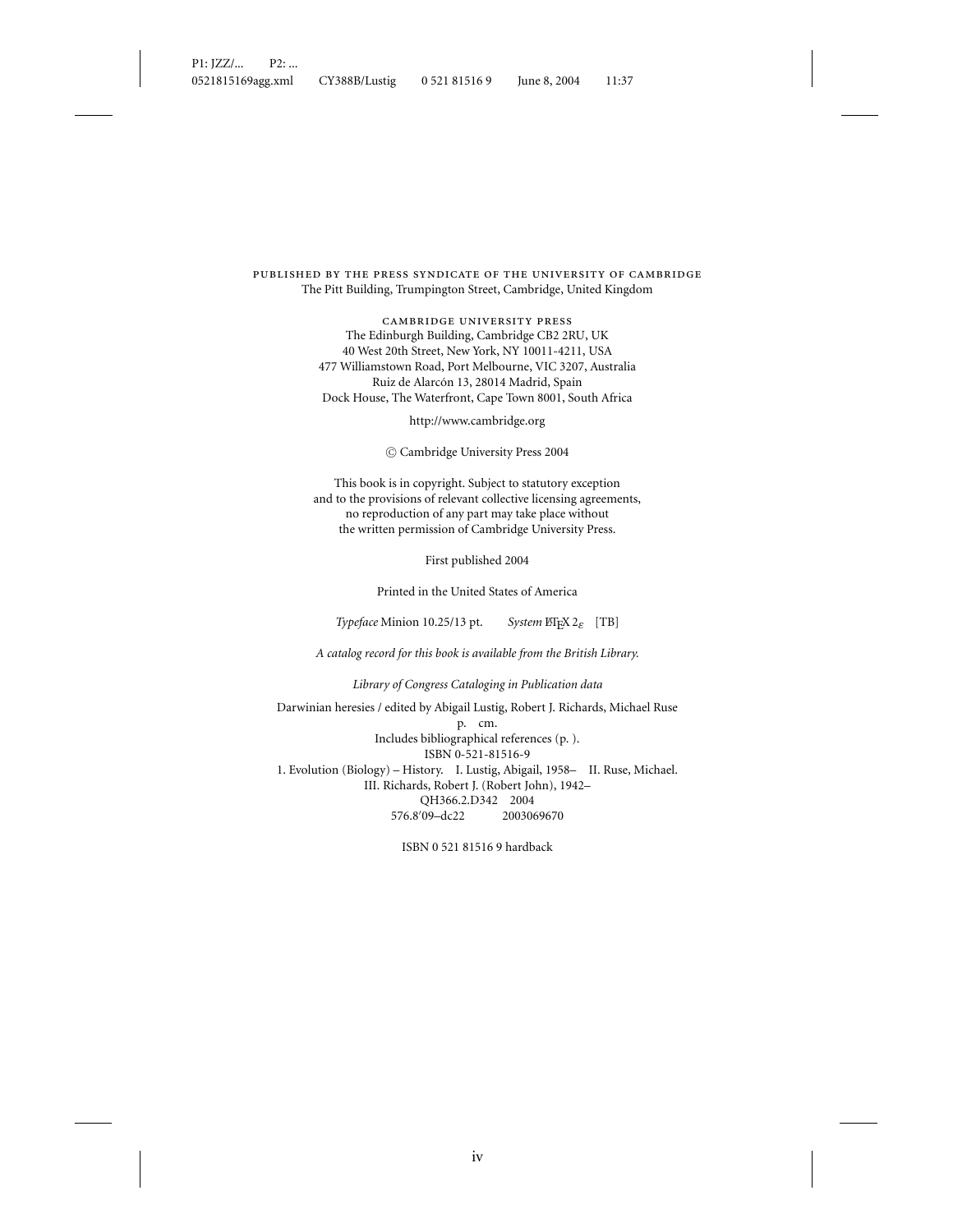## **Contents**

| List of Contributors |                                                                                                                                                             | page vii |
|----------------------|-------------------------------------------------------------------------------------------------------------------------------------------------------------|----------|
| 1                    | <b>Introduction: Biologists on Crusade</b><br>Abigail Lustig                                                                                                | 1        |
| 2                    | Russian Theoretical Biology between Heresy and Orthodoxy:<br>Georgii Shaposhinikov and His Experiments on Plant Lice<br>Daniel Alexandrov and Elena Aronova | 14       |
| 3                    | The Specter of Darwinism: The Popular Image of Darwinism<br>in Early Twentieth-Century Britain<br>Peter J. Bowler                                           | 48       |
| 4                    | <b>Natural Atheology</b><br>Abigail Lustig                                                                                                                  | 69       |
| 5                    | Ironic Heresy: How Young-Earth Creationists Came to<br><b>Embrace Rapid Microevolution by Means of Natural Selection</b><br>Ronald L. Numbers               | 84       |
| 6                    | If This Be Heresy: Haeckel's Conversion to Darwinism<br>Robert J. Richards                                                                                  | 101      |
| 7                    | Adaptive Landscapes and Dynamic Equilibrium: The<br>Spencerian Contribution to Twentieth-Century American<br><b>Evolutionary Biology</b><br>Michael Ruse    | 131      |
| 8                    | "The Ninth Mortal Sin": The Lamarckism of W. M. Wheeler<br>Charlotte Sleigh                                                                                 | 151      |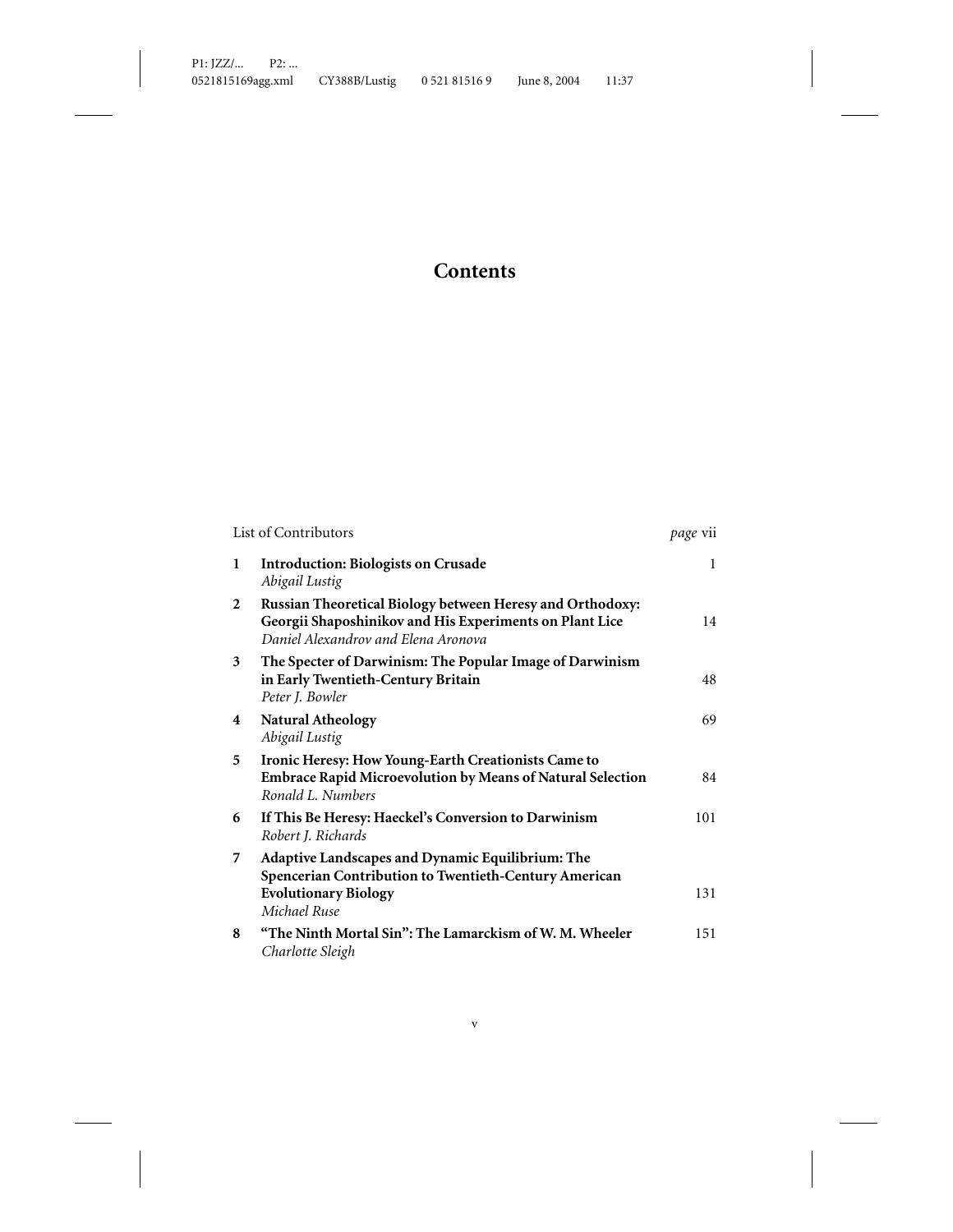| 9.    | <b>Contemporary Darwinism and Religion</b><br>Mikael Stenmark | 173 |
|-------|---------------------------------------------------------------|-----|
| Index |                                                               | 193 |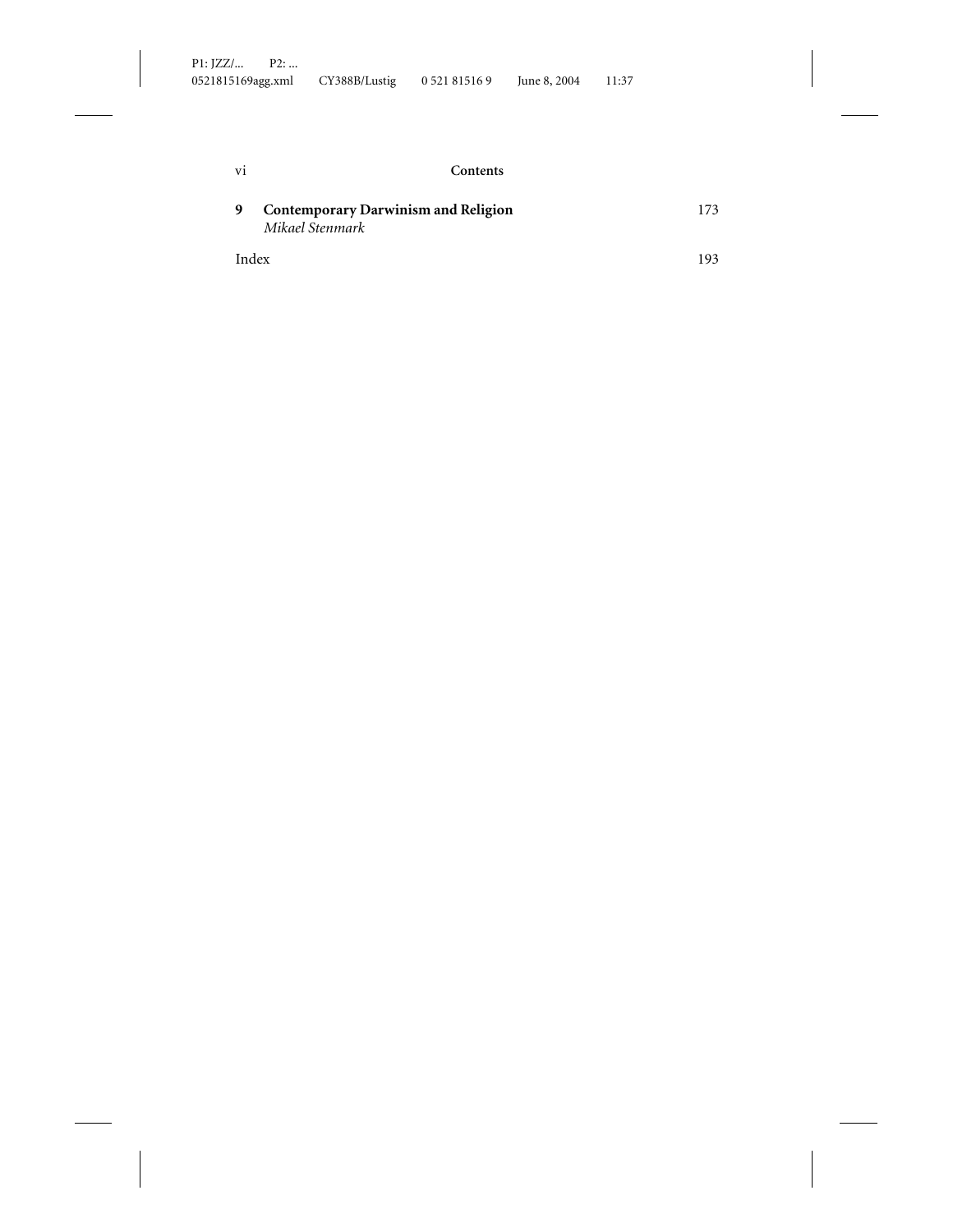## **Contributors**

**Daniel Alexandrov** is Professor of Sociology at the European University in St. Petersburg. His area of interest is the sociology and history of science, including the history of sociology and other social sciences. He has worked at the Russian Academy of Sciences and has taught at the University of Chicago and the Georgia Institute of Technology.

**Elena Aronova** is a researcher at the Institute for the History of Science and Technology, Russian Academy of Sciences, Moscow, where she earned a Ph.D. for her dissertation on twentieth-century immunology. Her research focuses on the history of molecular biology and immunology, Russian experimental biology, and women in Russian science.

Peter J. Bowler is Professor of the History of Science at Queen's University, Belfast. He is a member of the Royal Irish Academy and has taught at universities in Canada, Malaysia, and the United Kingdom. His books include *The Eclipse of Darwinism* (1983), *Theories of Human Evolution* (1986), *The Non-Darwinian Revolution* (1988), *The Mendelian Revolution* (1990), and *Life's Splendid Drama* (1996). He has written several general surveys, including *Evolution: The History of an Idea* (1984) and *The Fontana/Norton History of the Environmental Sciences*(1992). His most recent book is *Reconciling Science and Religion: The Debate in Early Twentieth-Century Britain* (2001).

**Abigail Lustig** is a postdoctoral Fellow at the Dibner Institute for the History of Science and Technology at the Massachussetts Institute of Technology. She is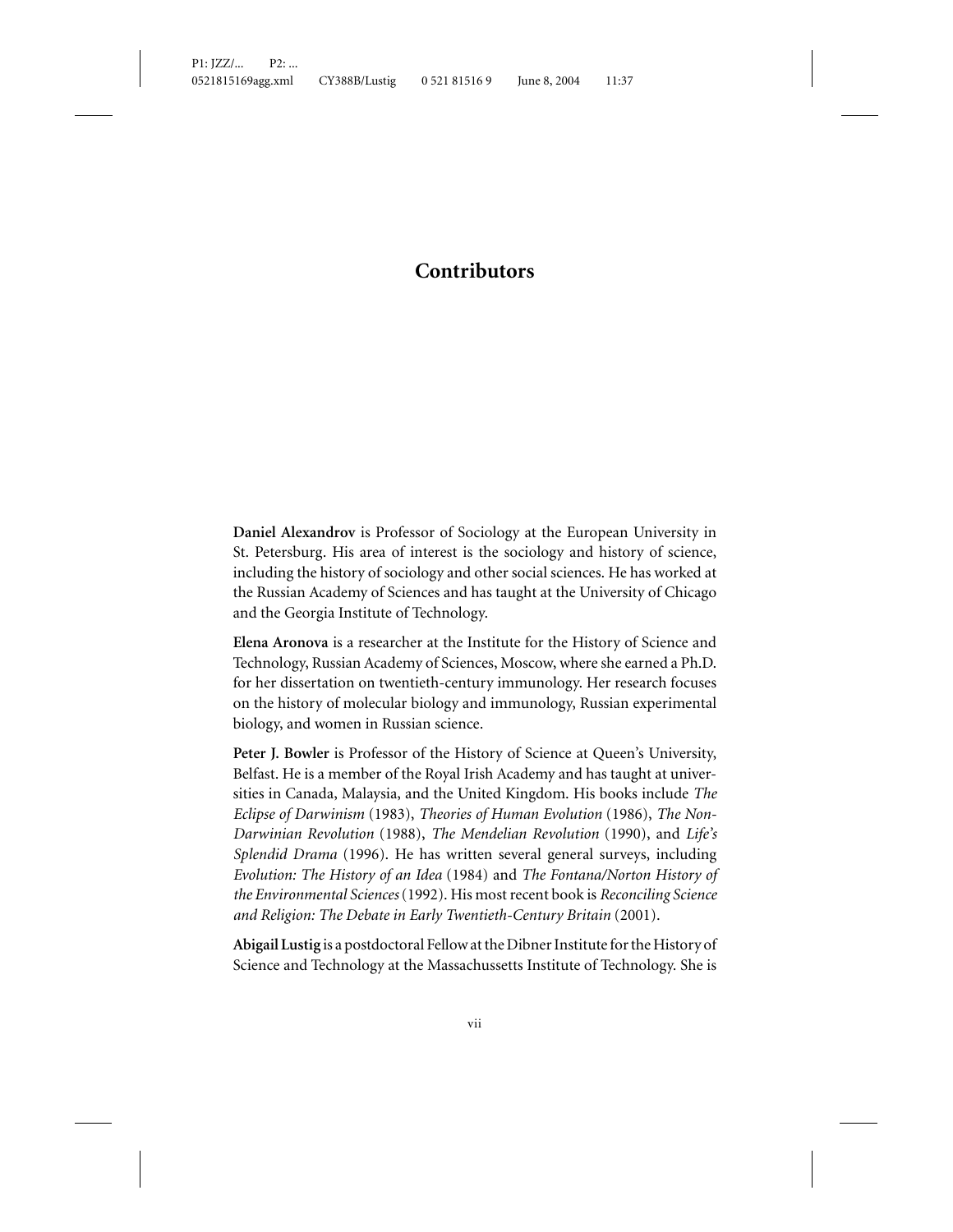currently working on a book tentatively titled "Calculated Virtues: Altruism and the Evolution of Society in Modern Biology."

**Ronald L. Numbers**is Hilldale and William Coleman Professor of the History of Science and Medicine at the University of Wisconsin–Madison. He has written or edited more than two dozen books, including, most recently, *The Creationists* (1992); *Darwinism Comes to America* (1998); *Disseminating Darwinism* (1999), coedited with John Stenhouse; and *When Science and Christianity Meet* (2003), coedited with David Lindberg. He is currently writing a history of science in America and coediting, with David Lindberg, the eight-volume *Cambridge History of Science*. He is a past president of both the History of Science Society and the American Society of Church History.

**Robert J. Richards** is Professor of History and Philosophy and director of the Fishbein Center for the History of Science at the University of Chicago. He is the author of *Darwin and the Emergence of Evolutionary Theories of Mind and Behavior* (1987), *The Meaning of Evolution* (1992), and *The Romantic Conception of Life: Science and Philosophy in the Age of Goethe* (2002).

**Michael Ruse** is Professor of Philosophy at Florida State University. He is the author of several books on Darwinism.

**Charlotte Sleigh** (University of Kent) received her Ph.D. in the history and philosophy of science from the University of Cambridge in 1999 and spent one year as a postdoctoral research Fellow at the University of California at Los Angeles before taking her current post. Her research interests focus on the cultural history of natural history, especially that of insects. Her book *Six Legs Better: A Cultural History of Myrmecology, 1874–1975*, is forthcoming from Johns Hopkins University Press.

**Mikael Stenmark** is Professor of Philosophy of Religion in the Department of Theology, Uppsala University. He has published papers in the philosophy of religion, the philosophy of science, and environmental ethics and on sciencereligion issues. He is the author of *Rationality in Science, Religion and Everyday Life: Four Models of Rationality* (1995), *Scientism: Science, Ethics and Religion* (2001), and *Environmental Ethics and Policy-Making* (2002).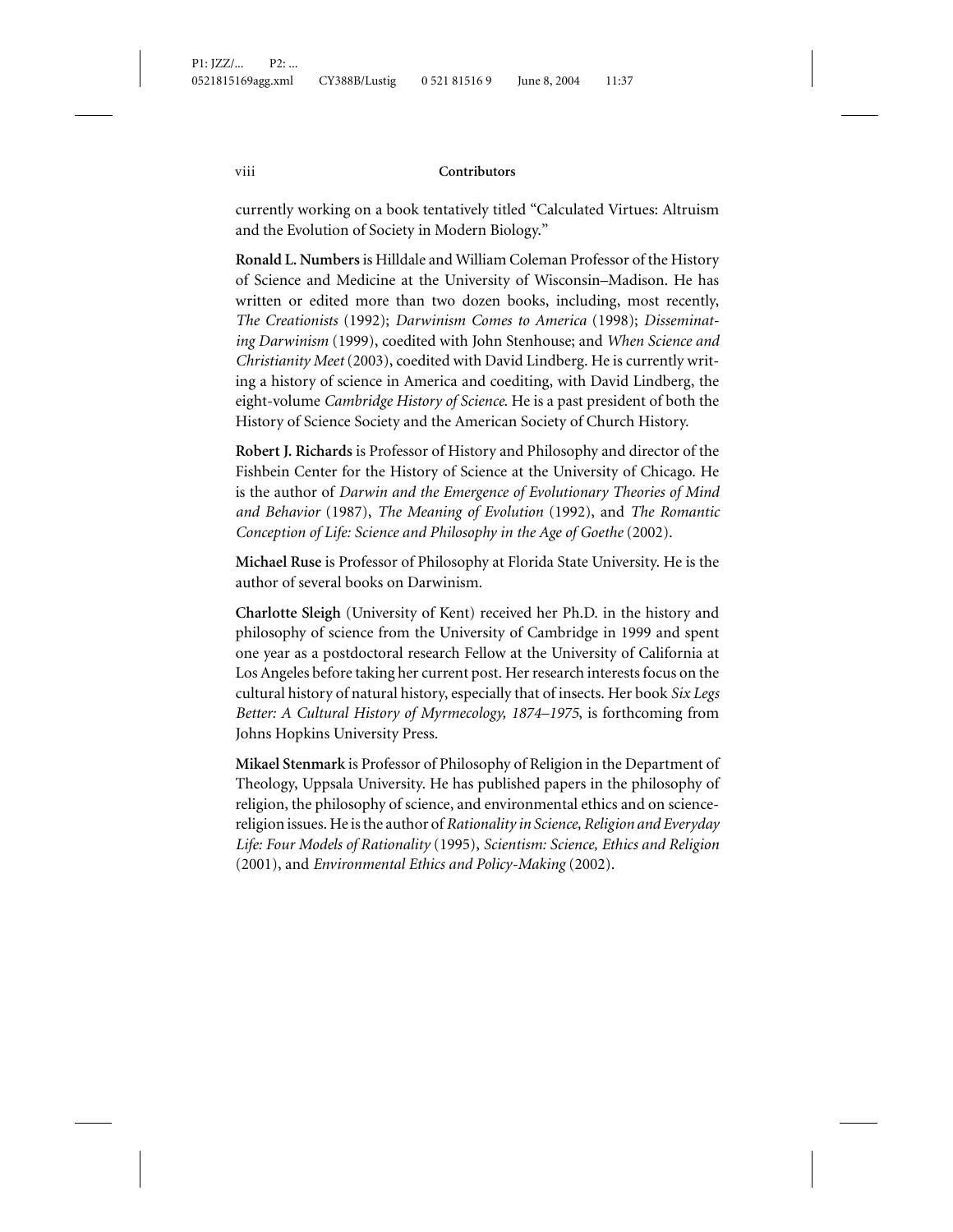## chapter one

## **Introduction**

## **Biologists on Crusade**

## Abigail Lustig

The intellectual landscape of Darwinism for the last 150 years bears a certain resemblance to Germany during the Thirty Years' War. Sects and churches, preachers and dissenters, holy warriors and theocrats vie with each other for the hearts of the faithful and the minds of the unconverted, all too often leaving scorched earth behind.

Such an extravagant metaphor is not much of an overstatement. Accusations of heresy – and equally shameful, imputations of orthodoxy – have been thrown around in the history of evolutionary biology, from within and outside the community of scientists, with reckless abandon. Nor are these terms metaphorical: they are the ones that biologists have used themselves in defense of friends and denigration of foes. Antagonists on all sides of debates about evolutionary biology have wielded the language of holy warriors, declaring crusades to expunge heretics from the domains of biological science. Locutions such as these have become organizing tropes for biologists since the time of Darwin. Yet this aspect of the history of evolutionary theory has – rather surprisingly, in light of the inordinate attention given to evolution's entanglements with religion – usually been ignored.

Why is evolutionary biology so rife with the terms and emotions of organized Western religion? Numerous factors have played a role. Evolutionary biology's emergence from traditions of religious reasoning and writing, into contexts where religious thinking remained prominent; the propensity of evolutionists themselves to paint themselves, ironically or seriously, as dissenters or believers; their tendency to draw, unconsciously or consciously, their scientific frameworks from preexisting religious ones; and their impulse to take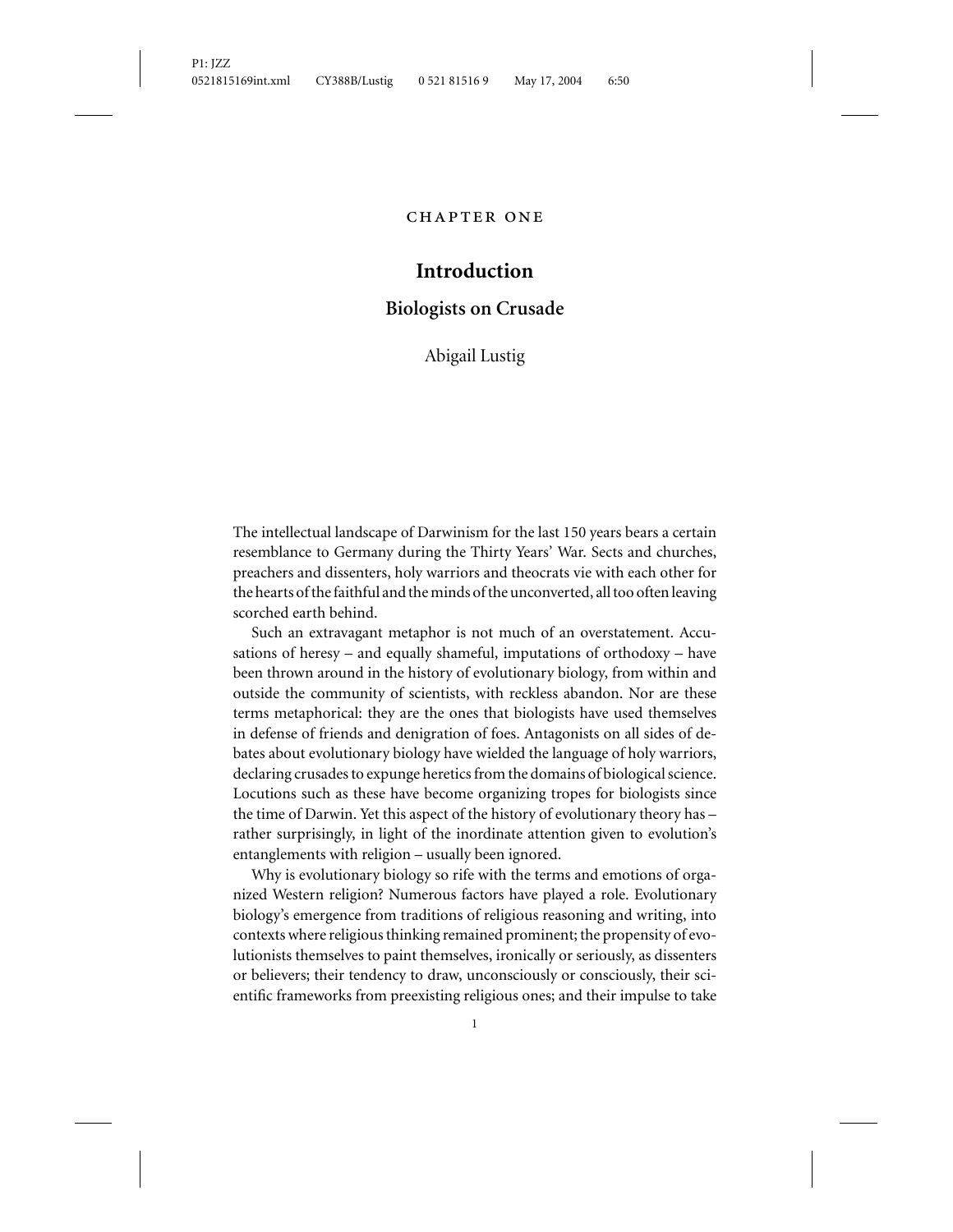it on themselves to pronounce on issues formerly the domain of religion – all of these have prompted biologists to armor themselves in the language of religious combat. We hope that, while this volume may not serve to bring about the Peace of Westphalia, it may help at least to taxonomize some of the combatants.

Usage of religiously charged language has a venerable history in evolutionary biology. In the 1910s, the American ant biologist William Morton Wheeler spoke wryly of his own commission of the eighth and ninth "deadly sins" in evolutionary theorizing, anathema to the "orthodox behaviorists" – anthropomorphism and Lamarckism.<sup>1</sup> Wheeler's German Jesuit evolutionist entomologist contemporary, Father Erich Wasmann, teasingly lamented the placement of his own evolutionary works by the great German Darwinian apostle Ernst Haeckel, "on the index for Monism" for the threat they posed to "monistic dogmas" asserting the primacy of materialism and the unity of mind and spirit, which had had, ironically, the opposite effect: "his very denunciation has led no small number of victims into that snare."2

The epithet "apostle" for Haeckel is not misleadingly chosen. Haeckel played a chief role in the acceptance and substantiation of Darwin's ideas in Germany, both within scientific discourses – particularly in his work on marine invertebrates – and in popular culture, which he helped to shape in best-selling books. Moreover, Haeckel, like E. O. Wilson a century later, explicitly cast science in general, and Darwinism in particular, in the role of antagonist to and replacement for religion and particularly for Christianity. In *Monism as Connecting Religion and Science: The Confession of Faith of a Man of Science* (1895), Haeckel professed a "candid confession of monistic faith" that he anticipated could replace Christianity.<sup>3</sup> In the mystical and romantic *Riddle of the Universe at the Close of the Nineteenth Century* (1900), Haeckel asserted that "what we call the soul is, in my opinion, a natural phenomenon" and claimed that a monistic view of the universe was tantamount to pantheism, or the idea that divinity inhered in all matter, and was

<sup>&</sup>lt;sup>1</sup> William Morton Wheeler, "A Study of Some Ant Larvae, with a Consideration of the Origin and Meaning of Social Habits among Insects," *Proceedings of the American Philosophical Society* 57 (1918): 293–343, at p. 294; William Morton Wheeler, "On Instincts," *Journal of Abnormal Psychology* 15 (1921): 295–318, at p. 303.

<sup>2</sup> Erich Wasmann, *Modern Biology and the Theory of Evolution*, 3rd ed., trans. A. M. Buchanan (London: Kegan Paul, 1910), p. xvi.

<sup>3</sup> Ernst Haeckel, *Monism as Connecting Religion and Science: The Confession of Faith of a Man of Science*, trans. J. Gilchrist (London: A. and C. Black, 1895), p. vii.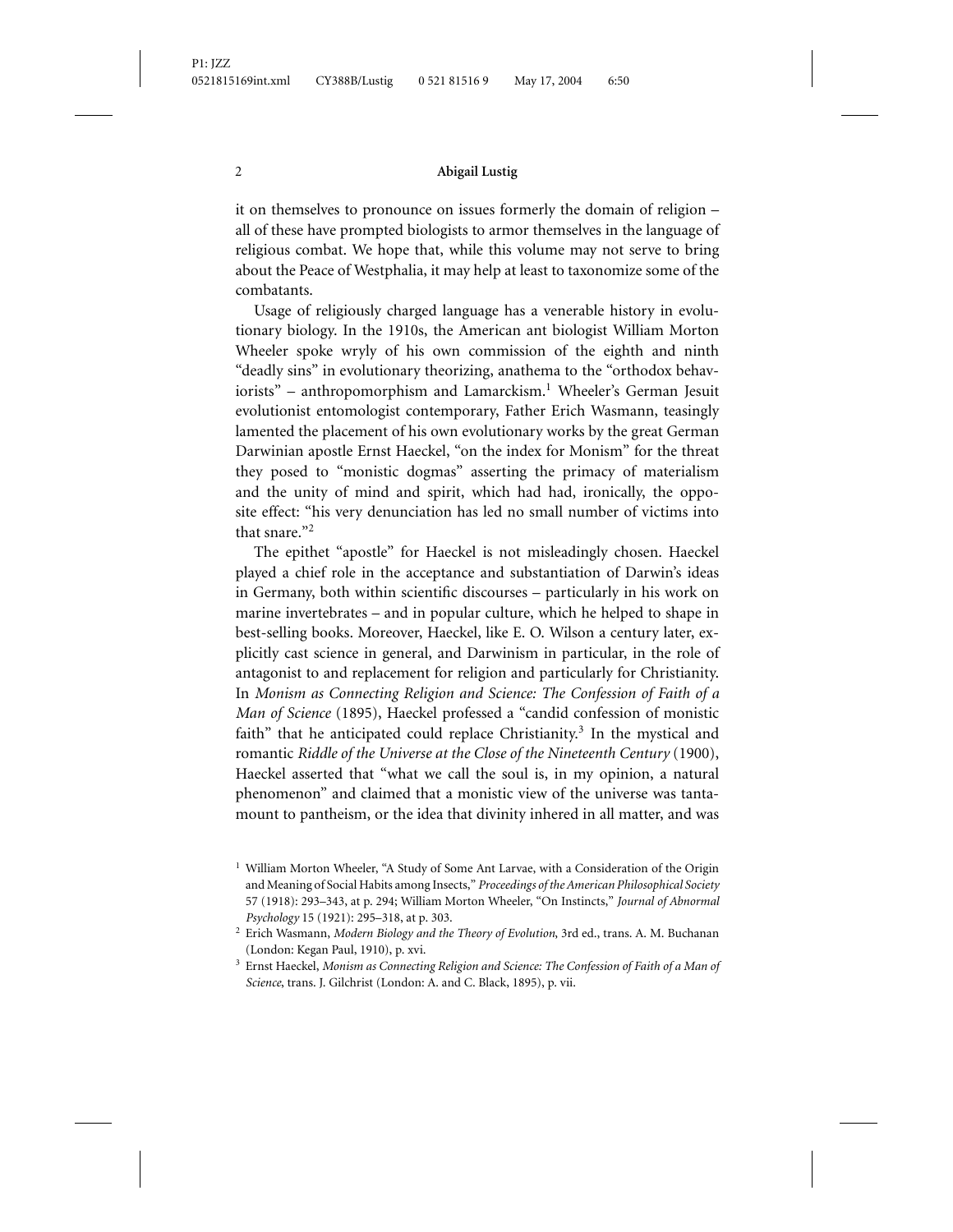#### **Introduction** 3

"*the world-system of the modern scientist."*<sup>4</sup> Haeckel's mystic monism was explicitly opposed, rhetorically and substantively, to Christian theology, which he found scientifically outdated and politically dangerous (in the context of the German church–state struggles of the late nineteenth century). He hoped to replace the mealy-mouthed "useless" and "unnatural" love-your-enemies ethics of Christianity with a monistic morality learned from the "goddess of truth ... in the temple of nature," rooted in naturalistic psychology, and balancing the coequal demands of egoism and altruism.<sup>5</sup>

Herbert Spencer, whose evolutionary philosophy was at least as influential during the late nineteenth century as Darwin's, if not more so, and whom Haeckel credited with "founding this monistic ethics on a basis of evolution,"6 likewise conceived of an ethics that could be detached from transcendental religious, and particularly Christian, underpinnings. Spencer, however – like John Stuart Mill with regard to utilitarianism, $\frac{7}{1}$  – prided himself on the assonance between the most highly evolved moral state, to which modern civilized human beings were tending, and the ethics of pragmatic Anglican Christianity. For Spencer, in fact, the appearance of religious and political authorities in ages past was a first step on the path that led to the evolution of an absolute altruism that would require no impetus from outside the individual, being entirely internalized. The task of the moral scientist was, according to him, to hasten the "disentanglement" of the latter from the former, as the butterfly from the chrysalis.<sup>8</sup>

British scientists and theologians of the 1920s and 1930s – combating what they saw in retrospect as the monolithic materialism of the late Victorian period, embodied in Spencer and Haeckel – appropriated religious language to discuss the content and context of science as well. They felt that scientific advances, during the period just before the Modern Synthesis began to achieve its hegemony, pointed the way to a reconciliation of evolution and natural theology – usually liberal Anglican but sometimes Catholic – by way

<sup>5</sup> Haeckel, *Riddle of the Universe*, pp. 362, 345.

<sup>4</sup> Ernst Haeckel, *The Riddle of the Universe at the Close of the Nineteenth Century*, trans. Joseph McCabe (London: Watts and Co., 1900), pp. 91, 296. See also Chapter 6, this volume.

<sup>6</sup> Ibid., p. 358.

 $^7$  John Stuart Mill claimed that "[i]n the golden rule of Jesus of Nazareth, we read the complete spirit of the ethics of utility. To do as you would be done by, and to love your neighbour as yourself, constitute the ideal perfection of utilitarian morality." See John Stuart Mill, *Utilitarianism*, in *The Philosophy of John Stuart Mill*, ed. Marshall Cohen (New York: Modern Library, 1961), p. 342.

<sup>8</sup> Herbert Spencer, *The Data of Ethics*, 1879. Reprinted together with *Justice*(London: Routledge, 1996), p. 121.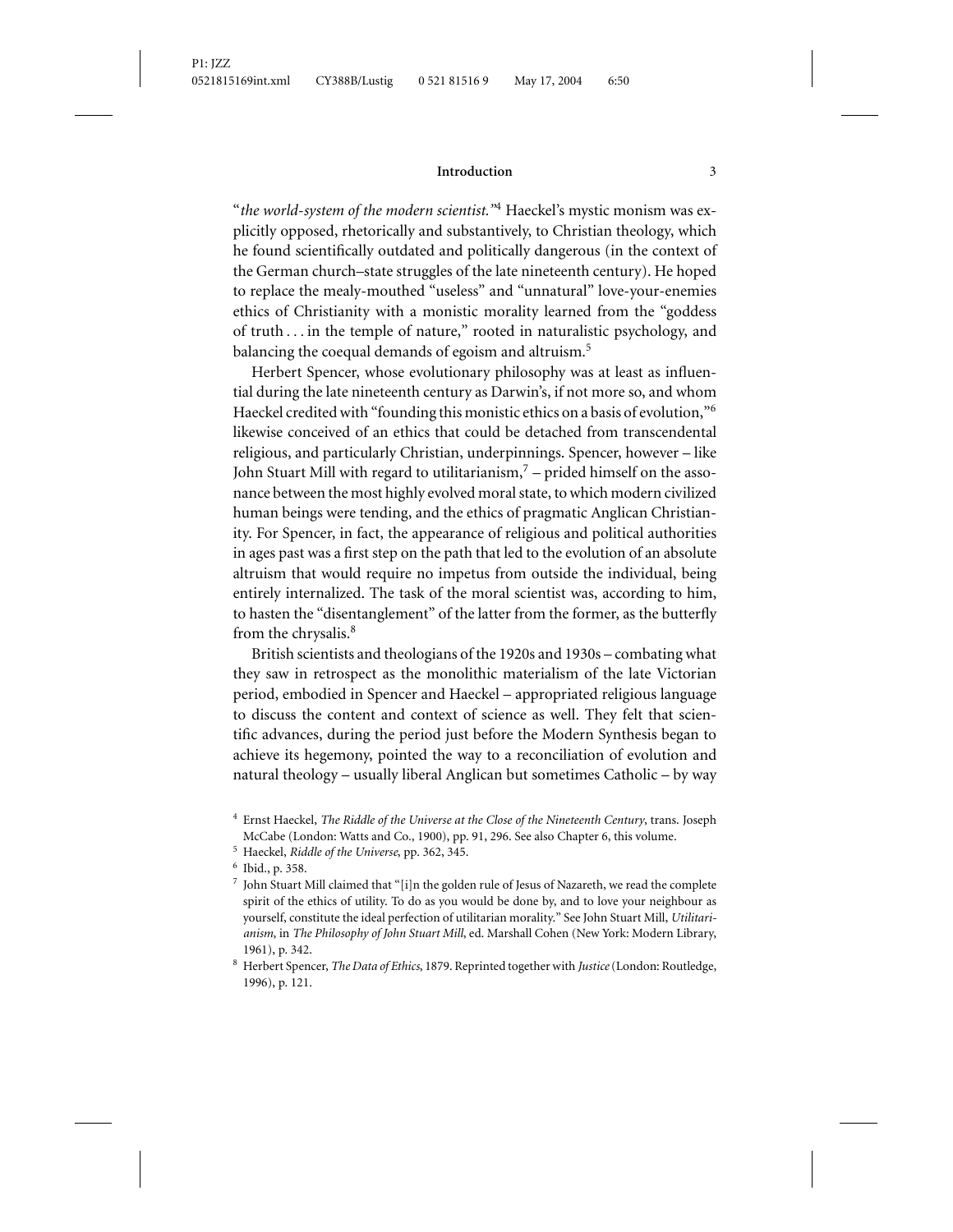of progressionist evolutionary theories and concepts of "emergence," often linked to nonmaterialistic physiology, psychology, and comparative sociology. These authors' construction of the Victorians as universally dogmatic materialists was, of course, factitious, as an equally great diversity of views on religious and evolutionary issues had been canvassed at all periods since Darwin.<sup>9</sup> Their sense of being engaged in a great crusade to promulgate a true view of evolution, however, was evidenced in the titles of their books: *The Basis of Evolutionary Faith* (1931); *Landmarks in the Struggle between Science and Religion* (1925 – taking, despite its title, the opposite side to Andrew Dickson Carr's famous *History of the Warfare of Science with Theology* of 1896); *The Flight from Reason: A Criticism of the Dogmas of Popular Science* (1932); *The Gospel of Evolution* (n.d., 1920–1930s).<sup>10</sup> In many of these works, the metaphorical tables were turned, as Wasmann had done on Haeckel, to cast mechanistic evolutionists in the role of unthinking "dogmatists" preaching an unsustainable "gospel."

The last thirty years have seen an unabashed resurrection of the use of religiously charged language by participants in evolutionary debates. E. O. Wilson's announcement of the promulgation of a "New Synthesis," the subtitle of his *Sociobiology* of 1975, helped to catalyze evolutionary biologists around the revival of thoroughly mechanistic and reductionistic theories of evolutionary mechanisms, particularly W. D. Hamilton's inclusive fitness or kin selection theory. A number of these biologists – among them Wilson and Hamilton themselves, and including the likes of Richard Dawkins, Richard Alexander, and Robert Trivers – asserted that their theories of the origins of sociality and social behavior, including human sociality and behavior, had grave implications both for the origins of human morality and for the historical appearance and development of religion.<sup>11</sup> Several have further asserted, like Haeckel, that evolutionary biology, in one form or another, is slated to replace religion in its social functions as well. A number of these biologists have confessed to "conversion experiences" of one kind or another, in which a youthful

<sup>9</sup> See Chapter 3, this volume.

<sup>10</sup> Floyd E. Hamilton, *The Basis of Evolutionary Faith: A Critique of the Theory of Evolution* (London: James Clarke, 1931); James Young Simpson, *Landmarks in the Struggle between Science and Religion* (London: Hodder and Stoughton, 1925); Arnold Lunn, *The Flight from Reason: A Criticism of the Dogmas of Popular Science* (London: Eyre and Spottiswood, 1932); J. A. Thomson, *The Gospel of Evolution* (London: George Newnes, n.d.).

<sup>11</sup> See Richard Dawkins, *The Blind Watchmaker* (New York: Norton, 1986); Richard Alexander, *Darwinism and Human Affairs* (Seattle: University of Washington Press, 1979); Robert L. Trivers, "The Evolution of a Sense of Fairness," in *Absolute Values and the Creation of the New World: Proceedings of the Eleventh International Conference on the Unity of the Sciences* (New York: International Cultural Foundation Press, 1983), pp. 1189–1208.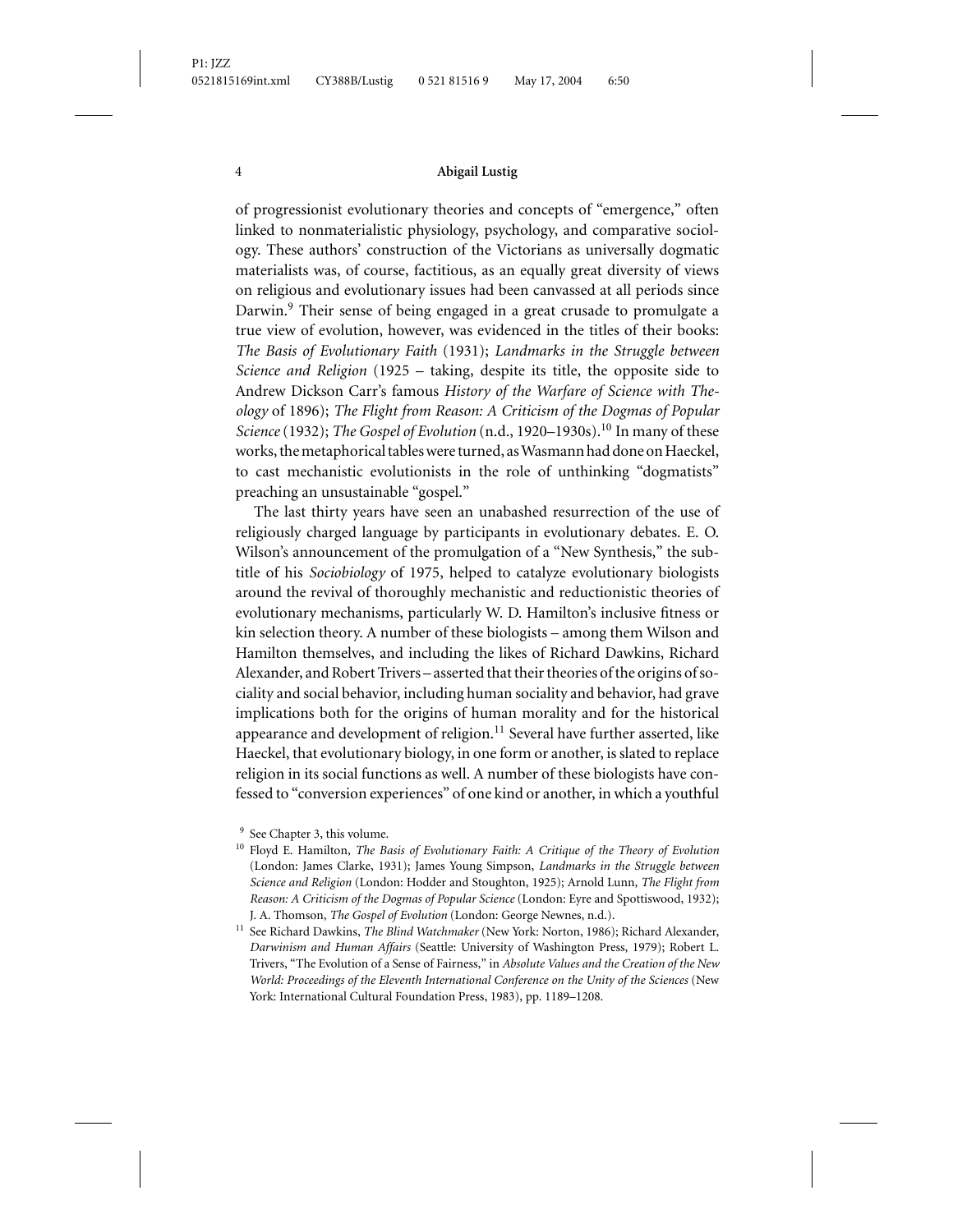faith in organized religion came to be replaced by modern neo-Darwinism – this narrative too harks back to Haeckel.<sup>12</sup>

Partly as a result of these perceived challenges to religion, and partly as a consequence of quarrels within evolutionary biology, Darwin's modern apostles have been much given to the invocation of religious language in their writing in order to defend themselves and to anathematize their scientific and cultural opponents. George C. Williams, in *Adaptation and Natural Selection* (1966), a seminal work of the new synthesis, argued that the "ground rule [of Darwinism] – or perhaps *doctrine* would be a better term – is that adaptation is a special and onerous concept that should be used only where it is really necessary" – a teaching seldom heeded. Williams concluded the book by asserting, with deliberate provocation, that although the strict modern theory of natural selection "may not, in any absolute or permanent sense, represent the truth ...I am convinced that it is the light and the way." L. B. Slobodkin, in reviewing *Adaptation and Natural Selection* for the *Quarterly Review of Biology*, picked up at once on the tenor of Williams's crusade. "Williams has written," he observed, "a polemical tract against what he considers to be heresies and deviation in Neo-Darwinian orthodoxy." He continued wryly: "When heresy is being sought out, I am always slightly nervous until I can analyze precisely who the heretics are. Perhaps I, too, am a heretic."<sup>13</sup> Williams's chief heretic, notoriously, was not Slobodkin but Vero Wynne-Edwards and his notion of group selection. David Sloan Wilson noted tartly that by the 1990s group selection had come to be "treated as such a heresy that the only thing to learn about it is 'Just say no.'"<sup>14</sup>

The advent of sociobiology has provided the most vitriolic accusations of heresy and orthodoxy in modern biology. Mary Jane West Eberhard, in a prominent review of *Sociobiology* for the *Quarterly Review of Biology* in 1976, cast sociobiology's genesis in mythic terms by rewriting it as a parable:

*[T]here was one small group* [of biologists] *without a name. They went about dressed in the castoff clothing of the titled sciences, and often failed to recognize each other, even when they hurried along the same paths. So they suffered greatly. Sometimes they had to learn to collect birds or identify ants in order to get jobs. Then one day there rose up a man*

- <sup>12</sup> E. O. Wilson, *Naturalist* (Washington, DC: Island Press, 1994). See also Chapters 6 and 9, this volume.
- <sup>13</sup> L. B. Slobodkin, "The Light and the Way in Evolution [review of G. C. Williams, *Adaptation and Natural Selection*]," *Quarterly Review of Biology* 41 (1966): 191–4, at p. 191.
- <sup>14</sup> D. S. Wilson, "Introduction: Multilevel Selection Theory Comes of Age," *American Naturalist* 150, supp. (1997): S1–S4, at p. S2.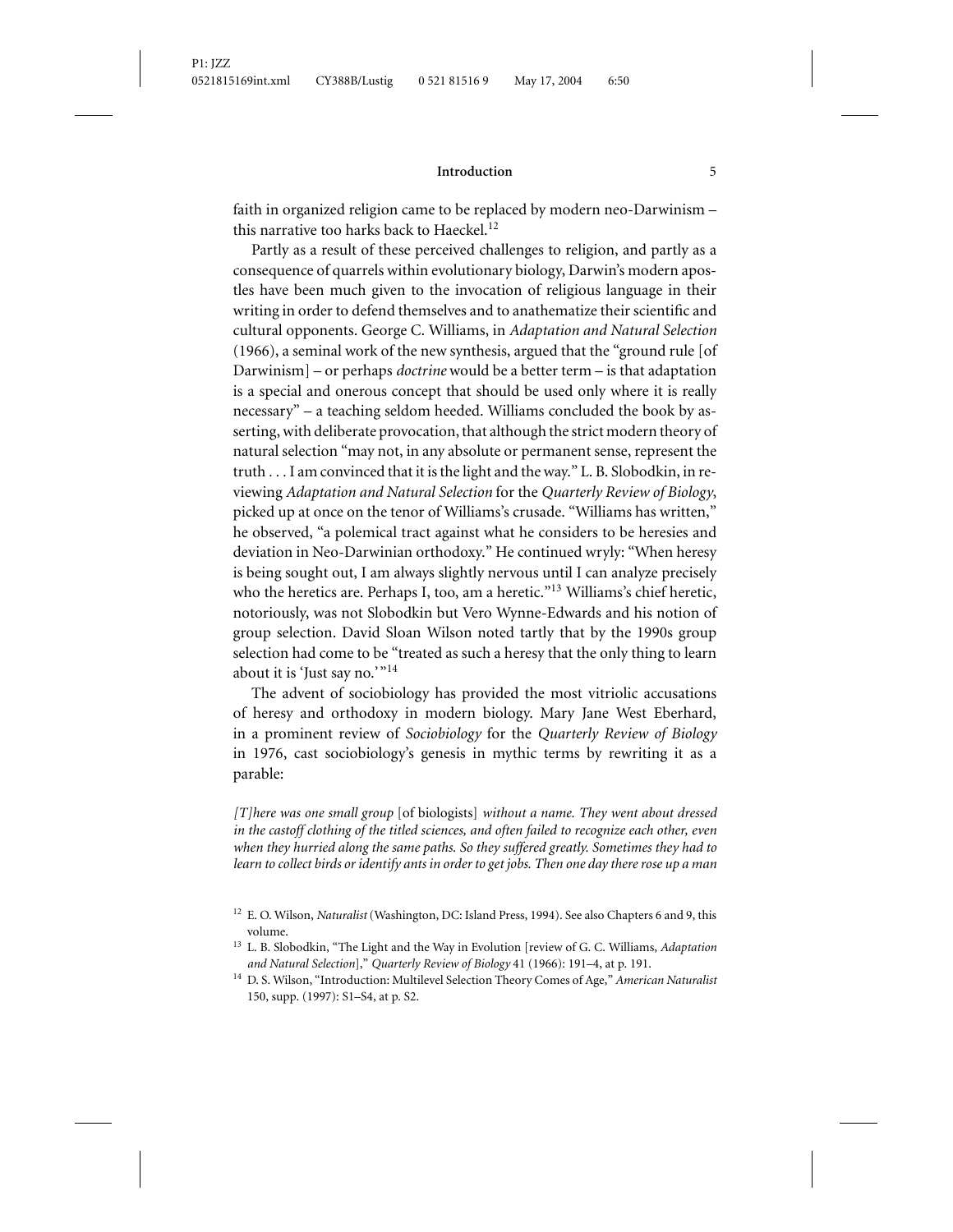*from among them. He had been called Entomologist, Ecologist, and even Biochemist. But that was not enough. All grew quiet as he raised his golden pen: "There shall be a new science," he said, "and it shall be called SOCIOBIOLOGY."*

And the opening sentence of her review left no doubt of the cultural valences she intended to invoke – sociobiology's founder as benevolent God the Father: "Edward Osborne Wilson, the kindly bespectacled father of sociobiology, has assumed god-like powers with this book."<sup>15</sup> W. D. Hamilton – a darker, more pessimistic person – wrote with a certain self-congratulatory relish of the "heresy" he had unleashed on a complacent world, which "for the re-slanted spiritual descendants of the prim Victorians [remains] quite paralysing": the idea that inclusive fitness implied that members of a group "need and are expected to evolve a degree of xenophobia" and, in general, that the selfishness of genes implied the innate selfishness of people. A scientist had to be "tough" – by implication, tougher than any religious adherent could be – if he were to contemplate such painful truths.16

Participants in sociobiological controversies have been particularly fond of portraying themselves as martyrs – Galileo or Giordano Bruno by choice – condemned by the Catholic Church. Who plays which role, of course, depends upon the martyr's scientific and political position. Wilson, beset just after the publication of *Sociobiology* by controversy sparked by Harvard's Science for the People Sociobiology Study Group, compared himself to the Swiss theologian Hans Küng, "facing the fury of the theologians" for his liberal Vatican II views.17 Alexander Morin made the category of "heresy" central to a 1979 analysis of the controversies, "Revelation and Heresy in Sociobiology," in *Science, Technology and Human Values*: "The attempt to 'biologicize' the social sciences is resisted with the same ferocity that the Roman Church brought to bear on the Albigensians."18 On the opposite side, the sometime Science for the People member Stephen Jay Gould deplored in 1979 the "expanding orthodoxy" of the modern synthetic theory, contrasting it with a "Darwinism ... sufficiently broad and variously defined to include a multitude of truths

<sup>15</sup> Mary Jane West Eberhard, "Born: Sociobiology [review of E. O. Wilson, *Sociobiology*]," *Quarterly Review of Biology* 51 (1976): 89–92, at p. 89.

<sup>16</sup> W. D. Hamilton, *Narrow Roads of Gene Land: Volume 1. Evolution and Social Behaviour* (Oxford: W. H. Freeman, 1996), pp. 188–9.

<sup>17</sup> In W. R. Albury, "Politics and Rhetoric in the Sociobiology Debate," *Social Studies of Science* 10 (1980): 519–36, at p. 524. Wilson, "What Is Sociobiology?" in Gregory et al., eds., *Sociobiology and Human Nature*, pp. 1–12.

<sup>18</sup> Alexander J. Morin, "Revelation and Heresy in Sociobiology: A Review Essay," *Science, Technology & Human Values* 4, no. 27 (Spring 1979): 24–35, at p. 32.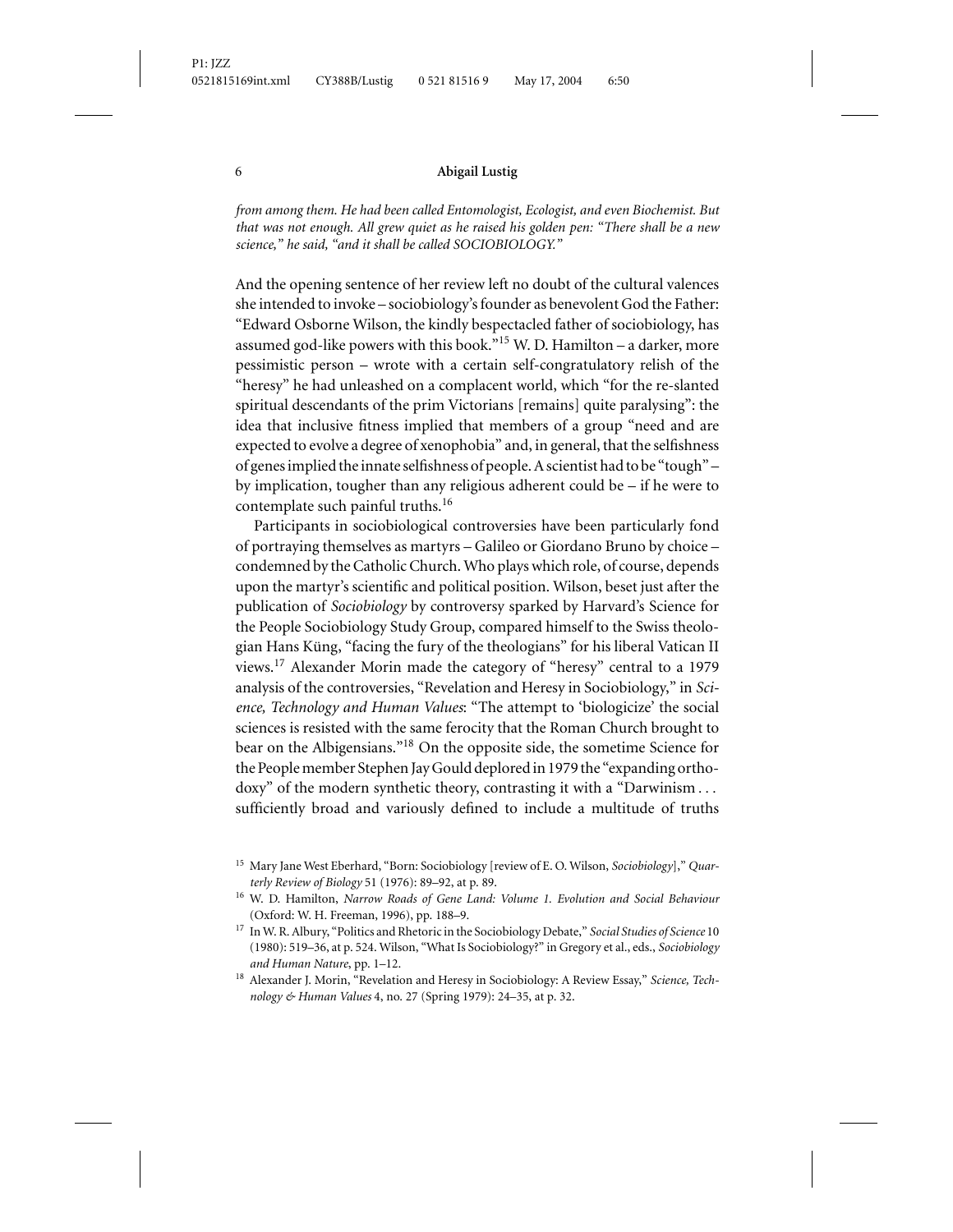### **Introduction** 7

and sins."19 Later in life, Gould devoted numerous essays and a book, *Rocks of Ages*, to both celebrating the connections between and policing the boundaries of science and religion; he also never tired of contrasting his own evolutionary views, which were outside the central stream of the new synthesis, with the latter's suffocating "orthodoxy."<sup>20</sup>

Why is a modern science so riven with accusations reminiscent of the Spanish Inquisition? In great part, it is a product of the fact that evolutionary biology emerged within Western, largely Christian societies, tied at its birth to traditions of natural theology. The late nineteenth century was, moreover, a period of struggle over the implications of secularizing worldviews, driven not only by biology but also by anthropology, sociology, and biblical criticism. Evolution offered origin narratives that both echoed and threatened Christianity's, as in Darwin's evocation of the great Tree of Life of phylogenetic descent, given indelible visual form by Haeckel. The *Kulturkampf* of the 1870s–1890s between the newly unified German state and the Catholic Church helped to inflect German evolutionary biology with the crusading tone so characteristic of Haeckel and Wasmann.

The American context, which has been the scene of so much of the most vituperative counteraccusations of orthodoxy and heresy during the late twentieth century, has been particularly prone to this evangelizing mixture of the languages of evolution and religion, for two reasons. The first is the characteristically American history, continuing through the twentieth century, of religious fervor and revivalism, leading to anti-evolution outbreaks such as the carefully staged Scopes "monkey trial" of the 1920s. The rise of Protestant fundamentalist denominations that insisted on biblical literalism – in contrast to the long accomodationist intellectual traditions of Catholicism and Anglicanism – led believers of these sects – as, for example, the Seventh-Day Adventists – even to challenge evolutionists on their home ground.<sup>21</sup> The second factor virtually guaranteeing conflict between fundamentalist Christianity and evolutionists, which had the effect of causing evolutionists to solidify their own ranks and to feel themselves besieged by hostile Christianity – not the metaphorical Inquisitions of sociobiology's critics but a literal war for souls – is the curious fact that, unlike the situation in most modern Western democracies, control over American school curricula is exercised exclusively

<sup>19</sup> Stephen Jay Gould, "Is a New and General Theory of Evolution Emerging?" *Paleobiology* 6 (1980): 119–30, at p. 119.

<sup>20</sup> Stephen Jay Gould, *Rocks of Ages: Science and Religion in the Fullness of Life* (New York: Ballantine, 1999). See also Chapter 9, this volume.

 $21$  See Chapter 5, this volume.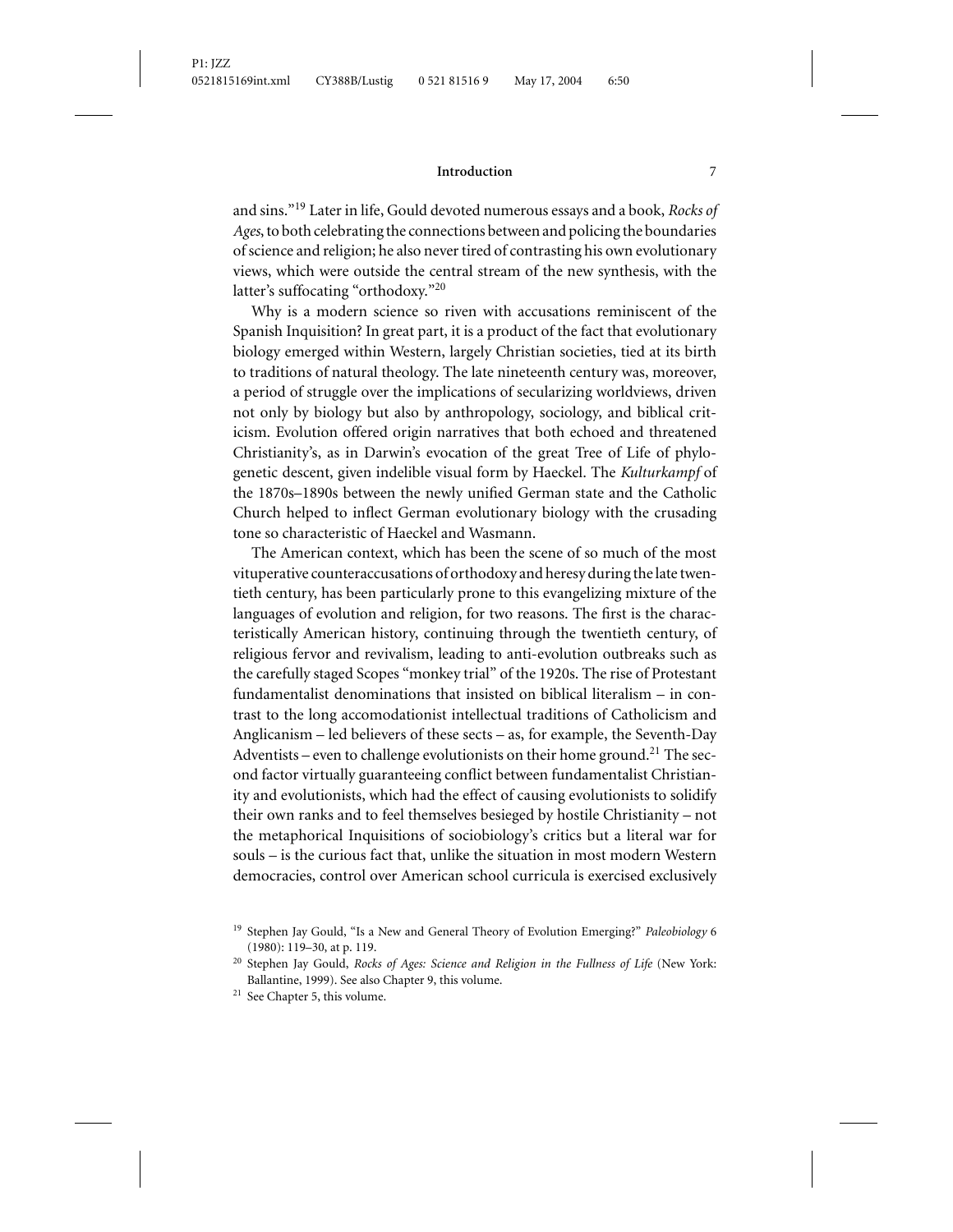at town, county, and state levels rather than through centralized national oversight. In practice, this has meant that, while the question of teaching evolution in European schools was settled decades ago, American biologists are still called out time and time again to defend themselves and their science in local and state school disputes. This has had the effect of encouraging them to defend their own orthodoxies – in this case, the fact of evolution and the theory of natural selection as its explanation – and to regard with suspicion any member of their own ranks who appears to present a weak flank to the enemy.

In other situations less charged with general cultural religious fervor, the language of heresy and orthodoxy in evolution has been changed or muted. Soviet biologists, of course, had to be careful in seeming to adhere to a different, aggressively secular, set of orthodoxies – Marxism-Leninism. Caught between intellectual orthodoxies, Soviet biologists, particularly during the period of Lysenko's hegemony, risked being placed in an awkward position in which "to be an orthodox geneticist was equal to being a political heretic."<sup>22</sup> Here it was questions of the political rather than the spiritual authority of knowledge that dictated evolutionists' work and rhetoric.

Likewise, in the first enthusiasm for evolutionary ideas in non-Christian Japan, imported through the works of Darwin and Herbert Spencer, it was political rather than religious valences that were invoked by evolutionists, as Meiji reformers used evolutionary ideas to subvert the conceptions of nature that the Tokugawa shogunate had used to bolster its own claims to political legitimacy. The resonances and conflicts present in the West between evolutionary origin narratives and those provided by Christianity were quite absent in Japan, allowing thinkers there to turn evolutionary narratives to distinctly national ends, in a society historically lacking strong or unified religious authorities.<sup>23</sup>

Finally, another reason for the strong resonances between religious and scientific disputation in the case of evolutionary biology is often overlooked: both the Western monotheistic religions and evolutionary biology are to a strong, distinctive, and somewhat anomalous degree text-based. Evolutionary biologists use texts, particularly in the form of books, to a far greater degree than other modern sciences. Of the texts of lasting importance, Darwin's *Origin of Species* holds the preeminent place. On a rough count of the *Science Citation Index*, it has been cited a couple of thousand times in the period

<sup>22</sup> See Chapter 3, this volume.

<sup>23</sup> See Julia Thomas, *Reconfiguring Modernity: Concepts of Nature in Japanese Political Ideology* (Berkeley and Los Angeles: University of California Press, 2001), especially Chapters 4 and 5.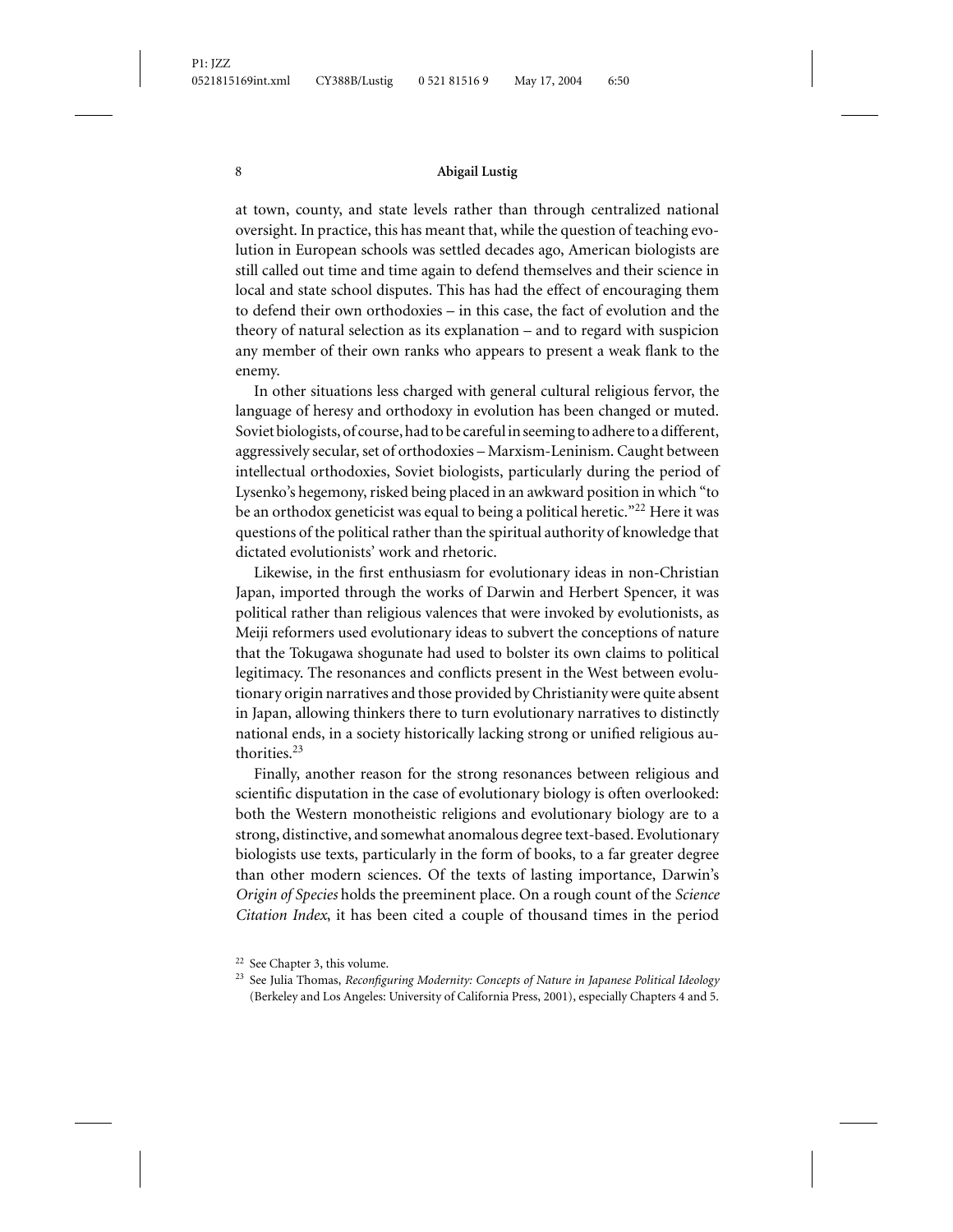and publications covered by the index, mostly by biologists – approximately 500 times since 1996 alone. By comparison, Newton's *Principia Mathematica*, a work of immense importance in the history of mathematics and physics, is cited an order of magnitude less often – a few hundred times – and perhaps a third or more of those citations come from articles on the history of science, philosophy and the history of philosophy, or other disciplines outside physics and mathematics; nor are student physicists expected to read the *Principia.* But particularly since the architects of the Modern Synthesis made reference to Darwin part of their project of returning natural selection to centrality as an evolutionary mechanism, $24$  evolutionary biologists have tended to use Darwin in two ways: either to prove that he agreed with their argument, by pointing to passages in the *Origin* or elsewhere in Darwin's works that in their reading foreshadow their own conclusions; or to argue that he *would* have agreed with them, had he had the benefit of information that he lacked but that is available to the modern scientist. To this end, Michael Ghiselin, Stephen Jay Gould, Richard Lewontin, Ernst Mayr, Gareth Nelson, E. O. Wilson, and many many others pore over the text of the *Origin*, the *Descent of Man*, and other works with the assiduity of Talmudic scholars.

A representative example may be found in a quarrel in 1974 between the practicing systematists Ernst Mayr and Gareth Nelson, in taxonomic journals, over whether Darwin's philosophy of classification in the *Origin* agreed with Mayr's own or with Willi Hennig's cladistics. While Nelson acknowledged that "[i]t may be that Darwin's remarks will ever remain ambiguous by modern standards; that may be their virtue (their capacity to be reinterpreted anew)," he nevertheless decided, in the next sentence, "Perhaps so, but perhaps not." Mayr's and Nelson's disputation over texts took on, yet again, the trappings of religious conflict. "I consider historically inaccurate,"Nelson groused, "Mayr's repeated assertions that 'evolutionary taxonomy' is orthodox Darwinism and that, consequently, 'cladism' – as Mayr uses the word, is some recent, more or less rootless, heresy."<sup>25</sup> To be able to evoke Darwin's textual authority for one's own position is here a way not only of seizing the scientific high ground, but also of recapturing the idea of "orthodoxy" as desirable: the community of true believers descended from the patriarch – a contrast to the usage of

<sup>24</sup> See Vassiliki Betty Smocovitis, "The 1959 Darwin Centennial in America," *Osiris* 14 (1999): 274–323; and Chapter 7, this volume.

<sup>25</sup> Ernst Mayr, "Cladistic Analysis or Cladistic Classification?," *Zeitschrift fur Zoologische ¨ Systematik und Evolutionsforschung* 12 (1974): 94–128; Gareth Nelson, "Darwin-Hennig Classification: A Reply to Ernst Mayr," *Systematic Zoology* 23 (1974): 452–8, at p. 453.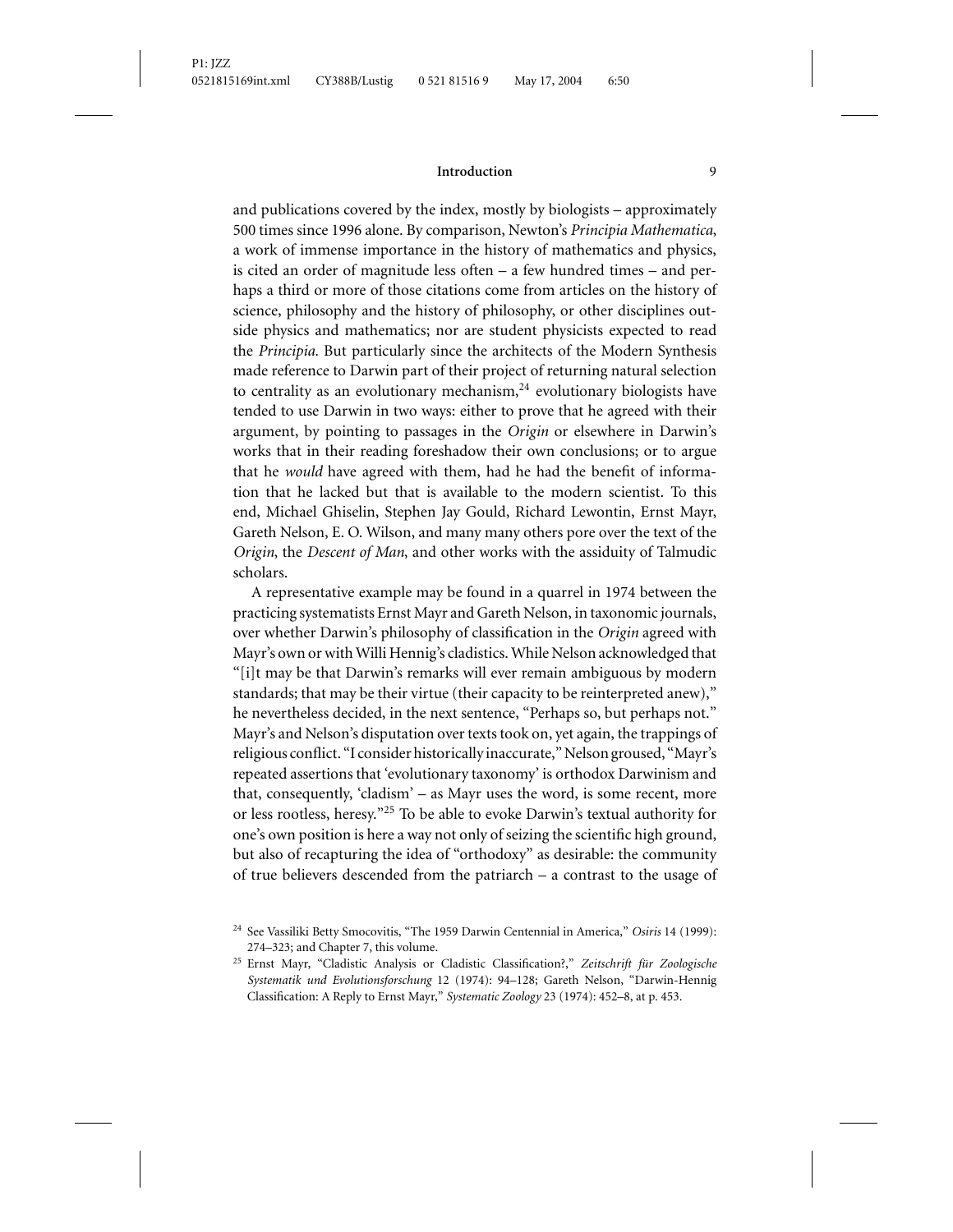sociobiologists, who have delighted in portraying themselves as "heretics" persecuted by a world of hostile Marxist and anthropological orthodoxies.

These shifting uses of "Darwinian heresy" and "orthodoxy" reflect also the historical fact that the content of what is called "Darwinism," and therefore the accepted canon of texts and dogmas, has been ceaselessly shifting over the last 150 years. Consider just a few of the issues that have drifted in and out of favor, often without regard to their presence or absence in Darwin's own works. Foremost among these is Lamarckism, which Wheeler called the "ninth deadly sin" of orthodox Darwinism. Notoriously, no other mechanism in evolutionary theory's history has come in for the opprobrium of the inheritance of acquired characters, even before the fiasco of Lysenkoism. The inheritance of acquired characters was, as is well known, an essential evolutionary mechanism in Darwin's own writings, particularly in relation to the evolution of instinct and of social behaviors, but in the Weismannism that wielded great power among theoretical biologists early in the twentieth century, and which was often called at the time "neo-Darwinism" (no term except "Darwinism" itself has been so often reinvented in the history of evolution as "neo-Darwinism"), natural selection precluded all other mechanisms. A selfdescribed "antiquated" natural historian like Wheeler could thus feel himself on the defensive against it and indeed take pains to denigrate Darwin's character and achievements, in a manner unthinkable for an orthodox evolutionary biologist, of whatever sect, today.<sup>26</sup>

Lamarckism's tortured history reached an apogee with the Lysenko affair in the Soviet Union during the 1940s and 1950s. While the struggle there was couched in terms not of religious but rather of Marxist-Leninist orthodoxies, the conflicting demands of politics and scientific fidelity could put evolutionists in very awkward positions indeed. The evolutionary entomologist Georgii Shaposhnikov, for example – an aphid taxonomist by training who had performed a series of meticulous experiments during the 1950s demonstrating the rapid speciation of asexual lineages of aphids introduced onto new plant hosts (their parthenogenetic reproduction precluding the action of natural selection on new variants) – was forced to walk a careful line in interpreting his results against a series of changing orthodoxies, political and scientific, over five decades. His experiments appeared definitively to demonstrate Lamarckian speciation; yet in order to avoid being pulled into the witch hunts taking place over Lysenkoism, he refrained from publicly interpreting his own results until the 1980s, lest he be excommunicated (or worse, given

<sup>26</sup> William Morton Wheeler, "The Ant-Colony as an Organism," *Journal of Morphology* 22 (1911): 307–25, at p. 307. On Wheeler's downplaying of Darwin, see Chapter 8, this volume.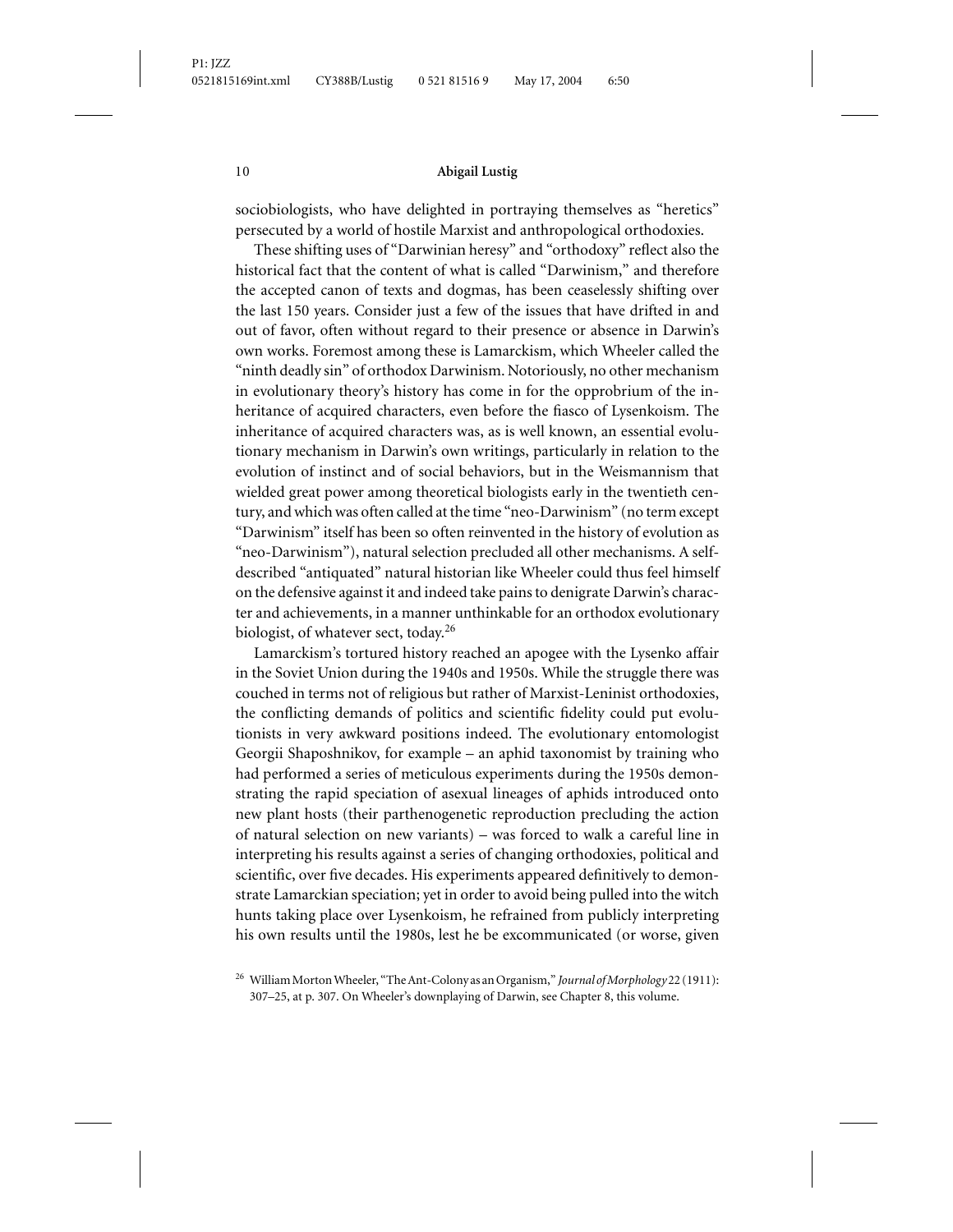the penalties applied to Soviet scientists who fell afoul of politics) by one side or the other.

And yet historically, Lamarckism has also been the most useful of heresies; there are times, as with Shaposhnikov, when it seems that no other mechanism can explain the facts, and biologists have resorted over and over again to reinventing the so-called "Baldwin effect" (in which chance genetic variations arise to fit useful variations induced by the environment) in order to invoke Lamarckism's power.<sup>27</sup>

Does "orthodox" Darwinism include a notion of teleology or progress? Biologists and historians of science have quarreled incessantly over Darwin's *ipsissima verba*; however, all this pilpul has reached no set conclusion as to whether the patriarch himself believed in the notion of progress as an integral part of his overall evolutionary views. As he did so often, Darwin seems on this issue to have had his cake and eaten it too.<sup>28</sup> That most other evolutionists of Darwin's time and subsequently were progressionists is beyond doubt, and some observers have sought to place primary blame for this fault – if fault it is – on Herbert Spencer and Ernst Haeckel, reserving purity of ateleological intent for Darwin himself.<sup>29</sup> Whether this faith in overall progress is justified is a surprisingly open question – surprisingly few biologists have sought to test the notion in any rigorous way.<sup>30</sup> Moreover, where biologists fall out on a spectrum of faith in progress versus belief in ateleology seems to have little correlation with their views on other orthodoxies, including the primacy of natural selection or the existence of God: both William Morton Wheeler and W. D. Hamilton, for example, were dysteleologists, believing in the possibility or even probability of the devolution and degeneration of the human species, while their respective contemporaries and allies, Auguste Forel and E. O. Wilson, have been sunny optimists confident in the possibility

- <sup>27</sup> On the history of the Baldwin effect, see Robert J. Richards, *Darwin and the Emergence of Evolutionary Theories of Mind and Behavior* (Chicago: University of Chicago Press, 1987). For an example of its modern invocation as an ad hoc evolutionary mechanism, see E. O. Wilson, *Sociobiology: The New Synthesis* (Cambridge: Harvard University Press, 1975) – on the origins of religious instincts in human beings, see especially pp. 559–62, discussed by Lustig in Chapter 4, this volume.
- <sup>28</sup> See Robert J. Richards, *The Meaning of Evolution: The Morphological Construction and Ideological Reconstruction of Darwin's Theory* (Chicago: University of Chicago Press, 1992), and Chapter 1, this volume.
- <sup>29</sup> See Chapter 7, this volume, and Michael Ruse, *Monad to Man: The Conception of Progress in Evolutionary Biology* (Cambridge, MA: Harvard University Press, 1996).
- <sup>30</sup> For someone who has attempted to test the idea of evolutionary progress, see Daniel W. McShea, "Metazoan Complexity and Evolution: Is There a Trend?," *Evolution* 50 (1996): 477–92.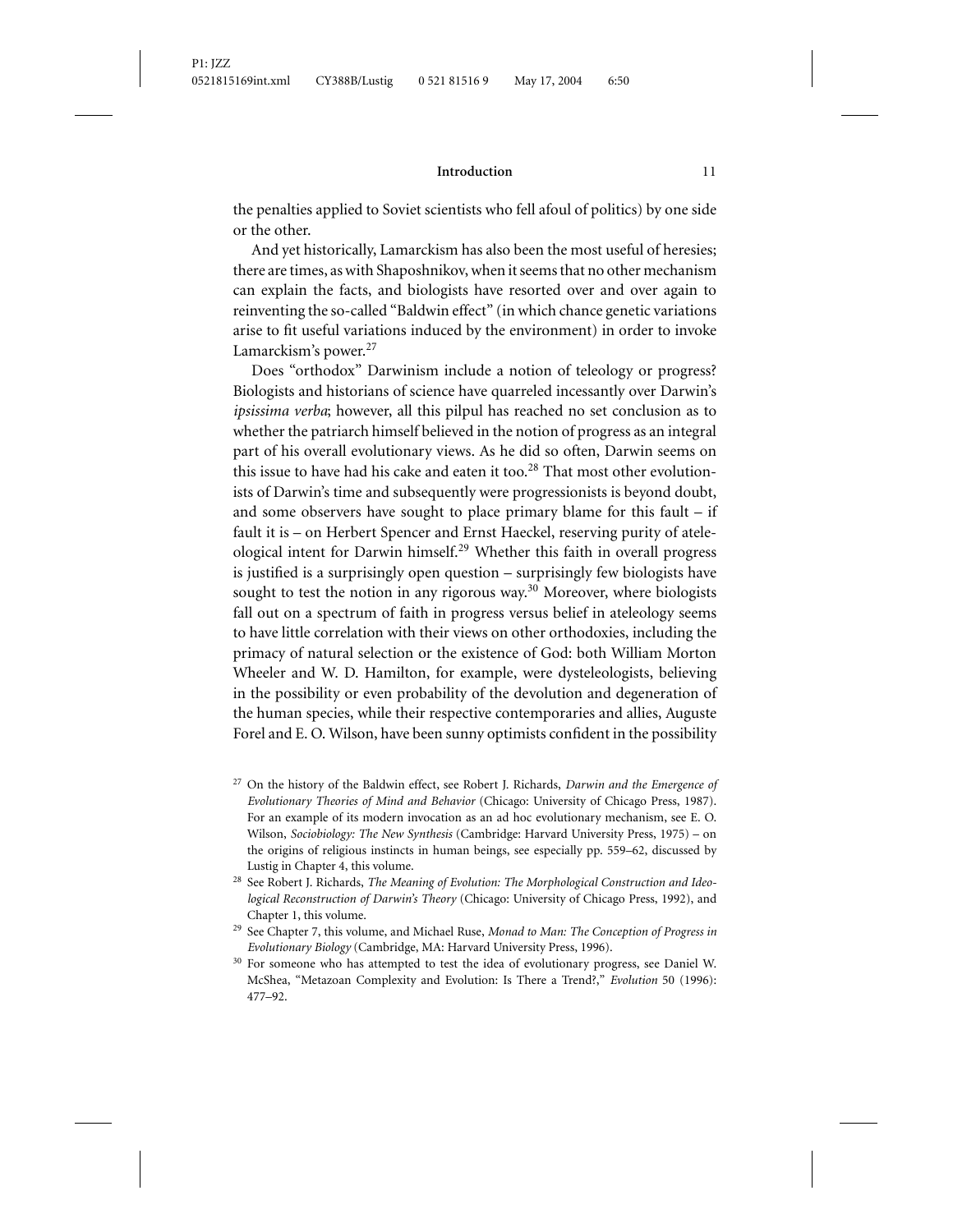of reaching "pinnacles of social evolution" (as Wilson put it); $31$  and those incessant antagonists on so many issues, the great atheist Richard Dawkins and the theistic accommodationist Stephen Jay Gould, have both insisted on the meaninglessness of any such criterion as "progress."

Likewise with the tortured question – again so close to questions of orthodoxy, heresy, and evolution's relationships with religion – of whether evolutionary biology provides any explanation of the origins of morality that would warrant using it to found a normative ethics. Attempts to stake out and defend positions on this issue, which have inevitably tended to echo and indeed to bring on further conflicts with the modern monotheistic religions (it should be remembered that morality and normative ethics are not characteristic of all, or perhaps even of most, religious systems), have led to some of the bitterest acrimony among evolutionists and critics. Those who think that evolution teaches us valuable lessons about the origins of human morality nonetheless differ in sectarian ways as to what we should do about it: Is the fact that our morality *is* evolved sufficient to found a normative ethics? Or is that morality so hopelessly limited that our only hope for a genuine ethics is to defy our biology? Can and should human feelings of reverence be detached from religious objects and replaced by the narratives of science and biology? Or are religious sentiments valuable in themselves? Can religious forms of thinking about the meaning of life be reconciled with scientific analyses of it? Evolutionists show no sign of settling these quarrels, which have already occupied them for 150 years.<sup>32</sup>

All of these disputes, impinging as they do on the borders between biology, philosophy, and metaphysics, point to another set of disagreements, often masked. What is evolutionary biology *for?* Is its purpose to explain the shape of nature? Or is it to describe history, whether natural or human or both? Or is its ultimate purpose to explain human nature, and if so, why? – for mere academic interest, or in order to do something about it, whether by changing our biology or by altering our society or culture in the light of evolution's teachings? Does what evolution tells us give a different meaning to our lives, and should it? And in either case, what is its proper relation to other systems of thought, such as religion, that do the same work? With these questions unsettled, it seems unlikely that evolutionary biologists' doctrinal disputations will soon evaporate.

Opinions on all of these questions have shifted with changes in biological information and with fashions in theories, including shifts in the kinds of questions that evolutionary biologists are interested in answering at one period